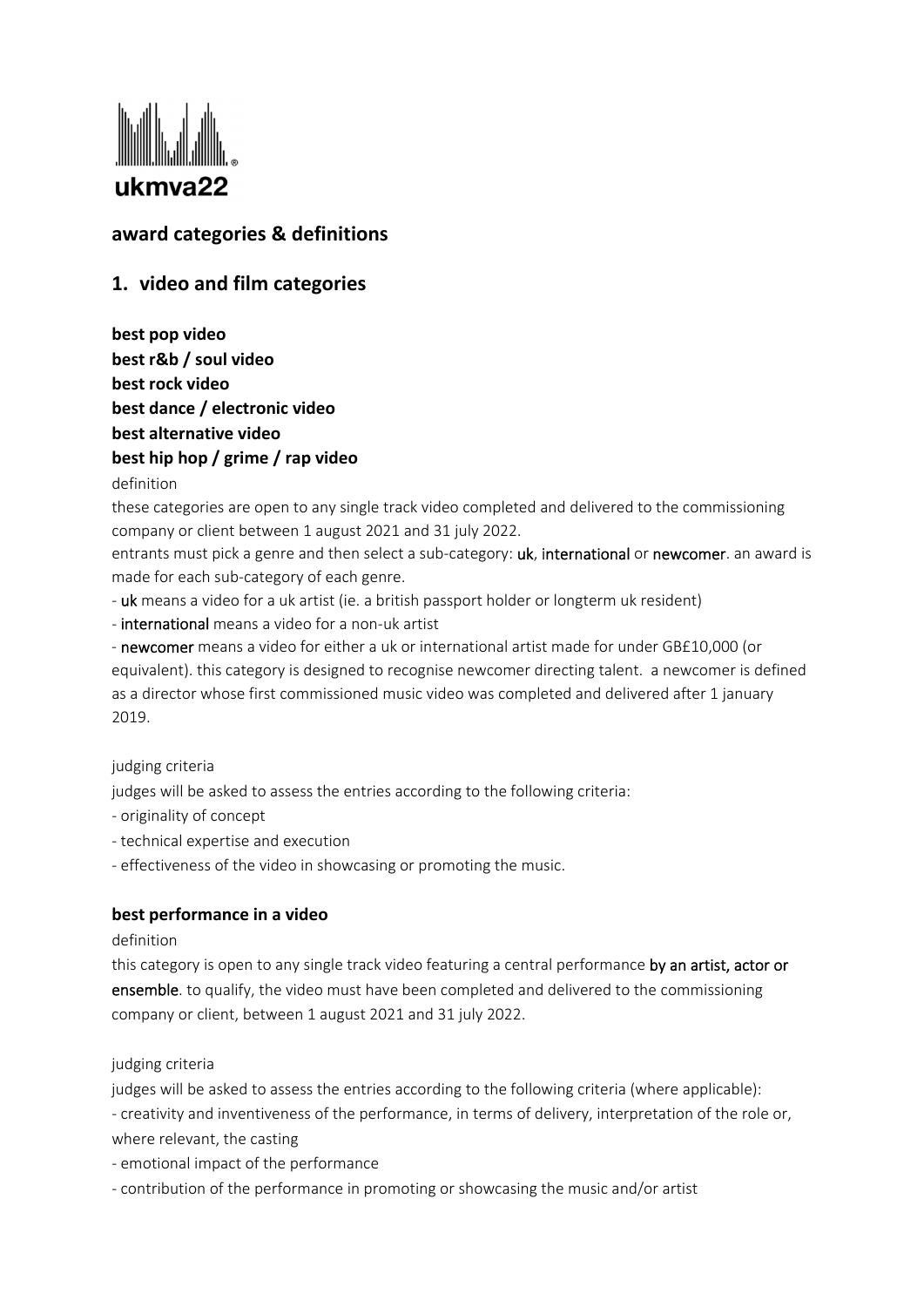# **best live video**

## definition

this category is open to any live audio performance recording of a single track or up to 3 tracks in one session, completed and delivered to the commissioning company or client, between 1 august 2021 and 31 july 2022.

judging criteria

judges will be asked to assess the entries according to the following criteria:

- ‐ artistic merit
- ‐ technical expertise and execution
- ‐ effectiveness of the film in promoting or showcasing the music and/or artist

# **best special visual project**

## definition

this category is open to any piece of work that could be considered a special visual project and includes multi-track videos, longform videos, extended play recordings and video albums, interactive works and other films which extend the boundaries of music video, and the visual representation and promotion of music generally.

to qualify the work must have been completed and delivered to the commissioning company or other client, between 1 august 2021 and 31 july 2022.

entrants are required to upload a copy of the project to our online platform, or to provide a non‐ password protected. entrants are also asked to supply some brief supplementary information.

judging criteria

our judges will be asked to assess the entries according to the following criteria:

- ‐ artistic merit
- ‐ technical expertise and execution

‐ effectiveness of the visual project in promoting or showcasing the artist, music or project for which it was created

# **2. technical and craft categories**

**best production design in a video** **best wardrobe styling in a video best hair & make‐up in a video best choreography in a video best cinematography in a video best colour grading in a video best editing in a video**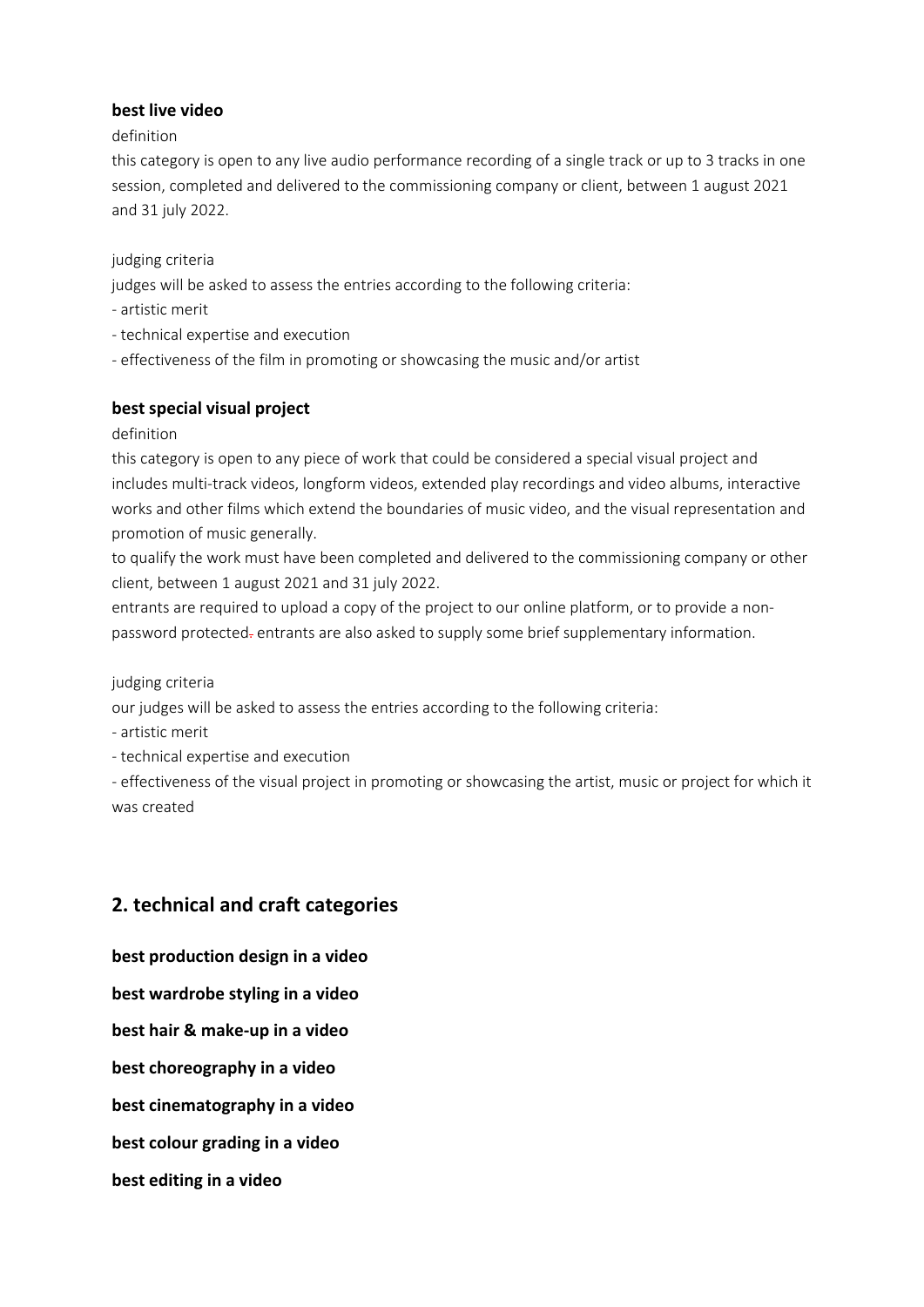# **best visual effects in a video**

# **best animation in a video**

#### definition

these categories are open to any music video completed and delivered to the commissioning company or other client between 1 august 2021 and 31 july 2022. these categories are primarily for single track music videos, but multi-tracks under 15 minutes in duration may also qualify.

## judging criteria

judges will be asked to assess the entries according to the following criteria:

- ‐ artistic merit
- ‐ quality of execution

‐ creative contribution of the specific craft or technical skill to the final video

please note that for the best colour grading category, if your work is selected for the second round of judging, you will be asked to provide a side-by-side file to demonstrate the work of the colourist.

# **3. individual and company categories**

# **best new director**

#### definition

this category is open to any director whose first commissioned music video was completed and delivered after 1 january 2019. previous winners of the category are not eligible to enter, although previous nominees will be considered.

at least two eligible videos, one or both of which can be live videos, which were completed and delivered between 1 august 2021 and 31 july 2022 must be uploaded to our platform for the entry to qualify.

# judging criteria

judges will be looking for an exceptional body of work over the course of the past 12 months and not just one particular video.

# **best director**

#### definition

this category is open to any video director who has directed 2 or more music videos which have been completed and delivered between 1 august 2021 and 31 july 2022.

at least two eligible videos, one or more of which can be live videos, must be uploaded to our platform for the entry to qualify.

# judging criteria

judges will be looking for an exceptional body of work over the course of the past 12 months and not just one particular video.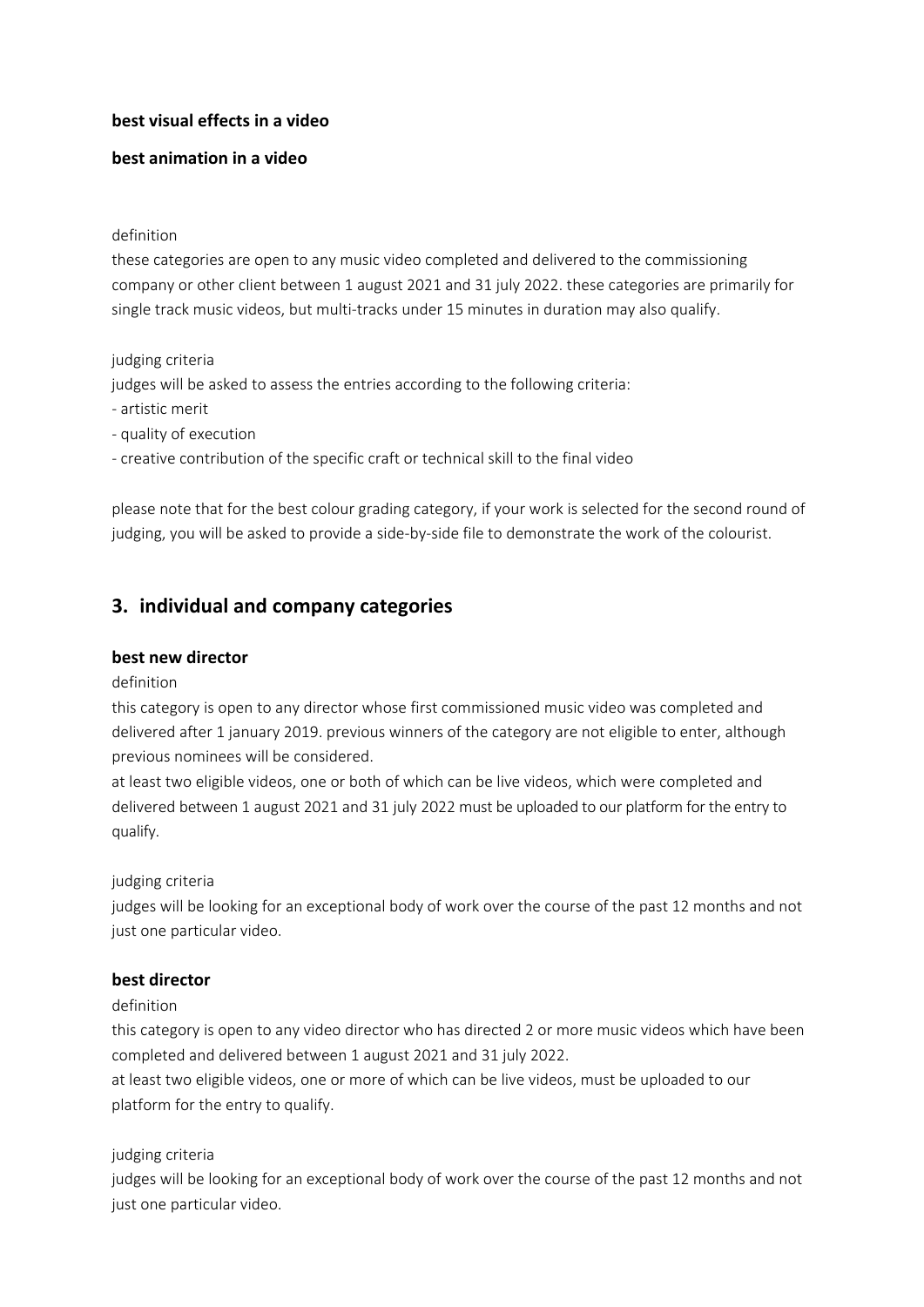# **best director of photography**

## definition

this category is open to any director of photography who has directed 3 or more music videos which have been completed and delivered between 1 august 2021 and 31 july 2022. at least three eligible videos, one or more of which can be live videos, must be uploaded to our platform for the entry to qualify.

## judging criteria

judges will be looking for an exceptional body of work over the course of the past 12 months and not just one particular video.

## **best producer**

#### definition

this category is open to any video producer who has delivered 3 or more music videos between 1 august 2021 and 31 july 2022 for which they are credited as producer.

three eligible videos, one or more of which can be live videos, must be uploaded to our platform for the entry to qualify.

## judging criteria

judges will be looking for an exceptional body of work over the course of the past 12 months and not just one particular video.

# **best commissioner**

#### definition

this category is open to any video commissioner who has commissioned 5 or more music videos which have been completed and delivered between 1 august 2021 and 31 july 2022. five eligible videos, one or more of which can be live videos, must be uploaded to our platform to qualify.

#### judging criteria

judges will be looking for an exceptional body of work over the course of the past 12 months and not just one particular video.

#### **best agent**

#### definition

this category is open to any individual agent whose client or clients have worked on 5 or more music videos which have been completed and delivered between 1 august 2021 and 31 july 2022. eligible entrants include director's reps, dop's reps, or any other agent representing one or more professionals working in music video creation.

five eligible videos, one or more of which can be live videos, must be uploaded to our platform for the entry to qualify. videos can be from one or multiple clients. you will be asked to name the client and their role beneath each video you enter.